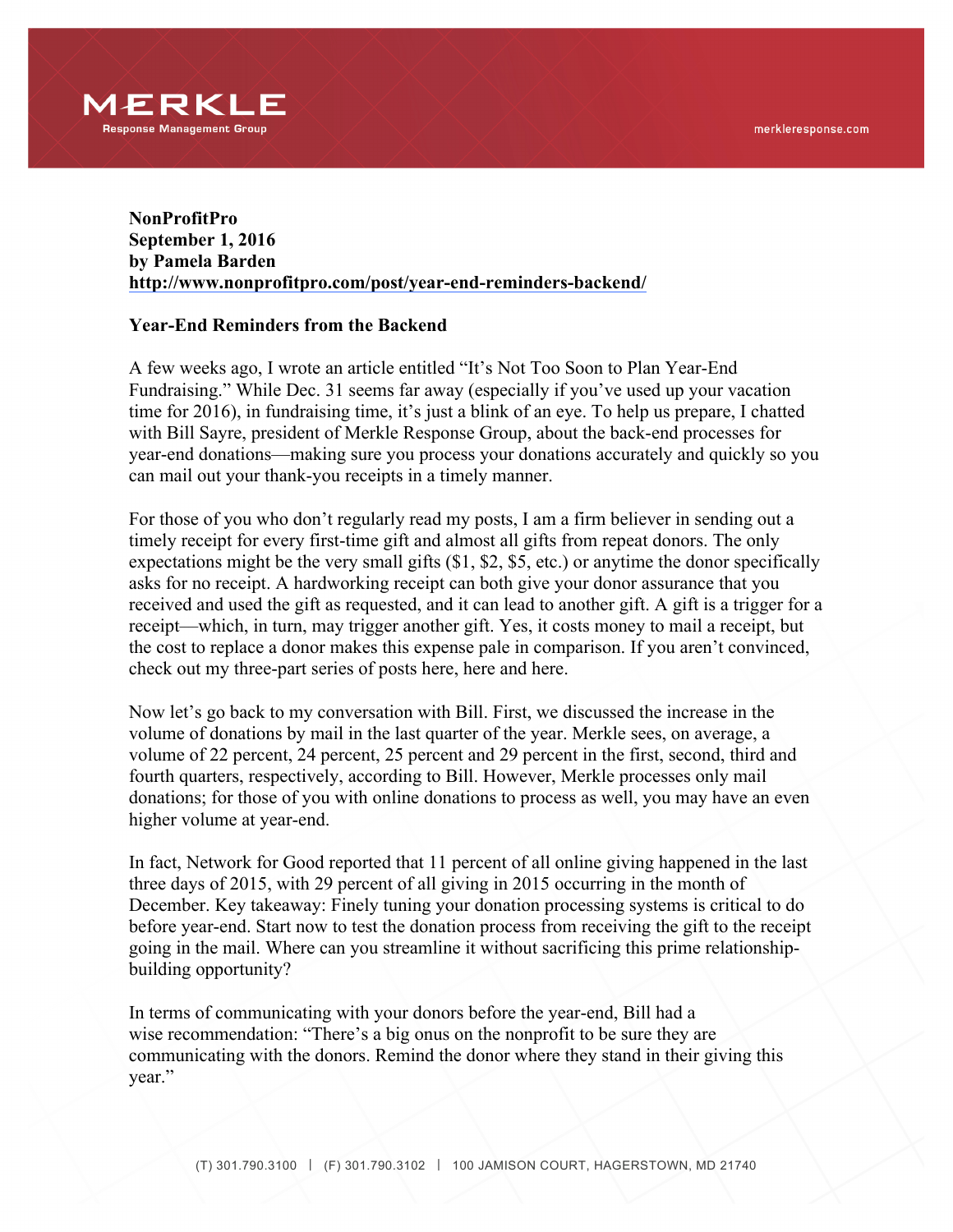

Merkle has found that this is a prime time to ask for a higher gift amount in direct mail; donors often respond with an upgraded gift at year-end.

One of the key things every fundraiser should be concerned with in September—to make December gift processing much smoother—is your business rules. These are the policies and practices you should always follow when processing gifts. It is important to review them from time to time to make sure they still reflect current standards and best practices. Having a clear business rule is especially critical when it comes to what date you record for the gift date.

"Pay attention to the donor intent on when they want the gift to be made," Bill cautioned.

He noted that the post office may not print a postmark on business reply mail, so you can no longer have a rule that only states that date determines the gift date. Your business rules should, for example, set out how you handle issues like a check dated Dec. 20, but you don't receive it until Jan. 20. What are your rules for assigning that gift to one year or the other?

Another challenge from the lack of a postmark is that companies, like Merkel, traditionally used the postmark date to sort the mail received in early January. This allowed Merkle to prioritize the prior year donations for processing, as well as give nonprofits estimates on when it completed the prior year mail delivery. Without a postmark, it can not sort "old year" versus "new year." So, you may need to set the firm date when you close the old year further out, but stay flexible based on what kind of prior year volume you get throughout January.

For credit card gifts, Bill stressed the importance of reminding your donors that if they want to give by credit card at year-end, they should make the gift online before midnight on Dec. 31 rather than mail it to you. The date of the gift must be the date that you charge the credit card. So, if a donor mails a reply form on Dec. 31, with a credit card gift, you won't process it until the new year. Therefore, that processing date is the gift date.

As a fundraiser, you may love the creativity that goes into your work and thrive on the relationships you build. But paying attention to donation processing matters. The receipt you provide to your donors may be all that stands between them and a less-than-pleasant IRS audit. If you aren't sure if your receipt is all that the IRS expects it to be, check out its Publication 1771.

Beyond the legal aspects of a donor being able to substantiate a donation to charity, donation processing can be a great relationship builder. We're all concerned about donor loyalty, so let's take responsibility for making sure our organization does the best possible job saying "thank you" to our supporters. Even if it's another department's task, every fundraiser needs to make sure the system is as donor-focused as possible. Take it from this